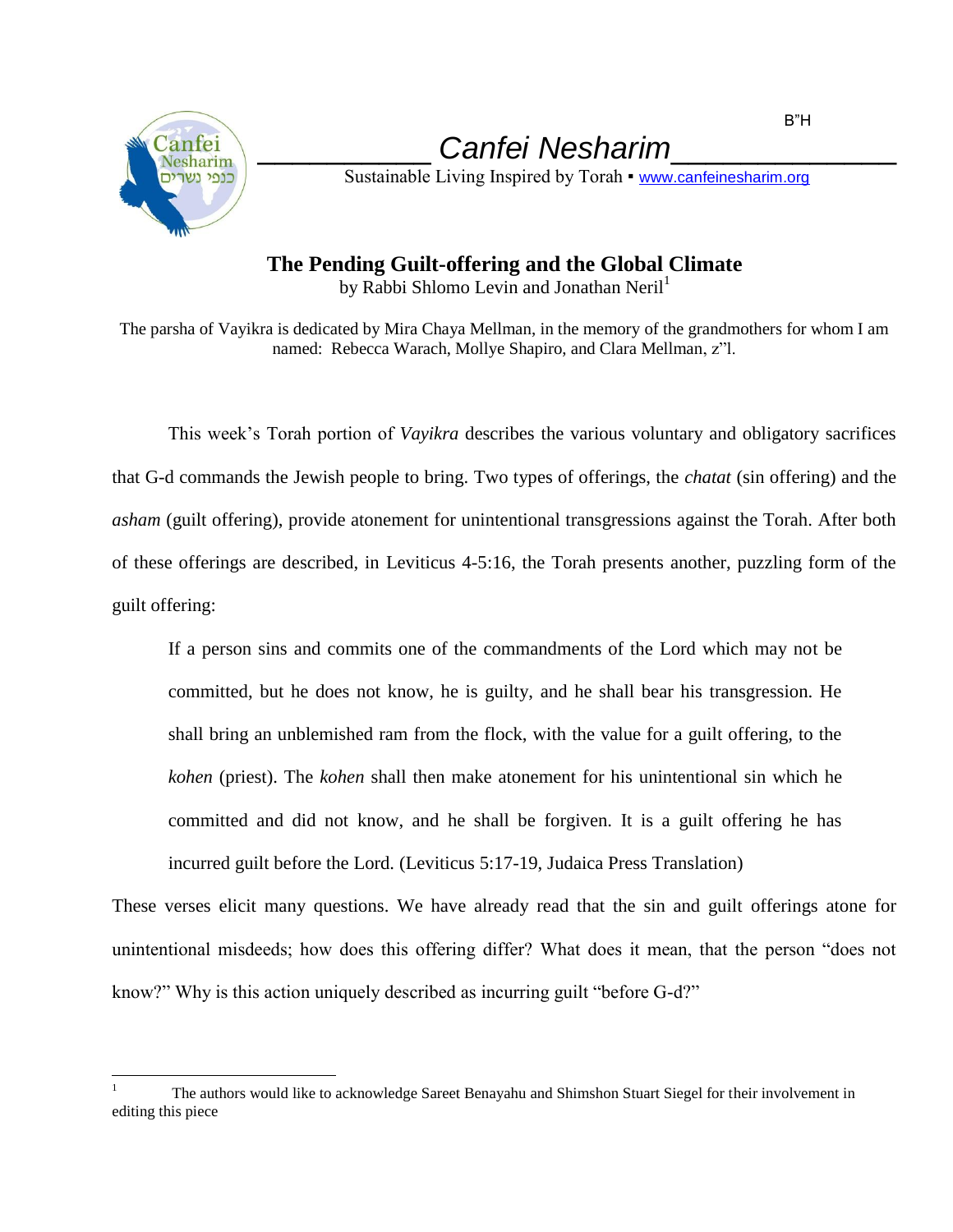The Talmud reads these verses as describing a very specific type of sacrifice, called *asham talui*an "undetermined guilt" offering. As opposed to the other sin and guilt offerings, which are brought when a person's action has transgressed a commandment (even if that was only realized after the fact), the *asham talui* is brought when it cannot be conclusively determined whether the act was, in fact, a transgression at all.

Rashi gives the following example of such a case<sup>3</sup>: [a piece of] prohibited animal fat (חֱלֶב) and [a piece of permissible animal fat (שומן) are placed before someone, and, thinking that both were permissible [fats], the person ate one. Then, people told that person, "One of those pieces was בֶלֵח, prohibited fat!" Now, if the person knew that the piece consumed was the forbidden piece they would bring a regular sin offering. But since it is unknown which piece was eaten, the permitted or the forbidden, the asham talui offering is proscribed.

But why does one need to bring any offering at all? The  $16<sup>th</sup>$  century Italian commentator Sforno<sup>4</sup> even suggests that maybe a person in this situation would worry that bringing a sacrifice would be wrong. Since maybe the permitted piece of meat was actually eaten and there is no sin, this sacrificial offering would be unnecessary and therefore invalid. It would be bringing unconsecrated meat into the Temple.

Sforno writes that regardless of which piece of meat was actually consumed, even if it luckily was the right one, this person is still guilty of not paying closer attention to their actions and making sure that their food was kosher before eating. The asham talui teaches us that we may not engage in careless or risky behavior. We must take responsibility for questionable actions even in the absence of conclusive proof that we have done something wrong.

 $\overline{a}$ 

 $^3$  Rashi (France, 2<sup>nd</sup> century) Vayikra 5:17<br><sup>4</sup> Sforno, Vayikra 5:17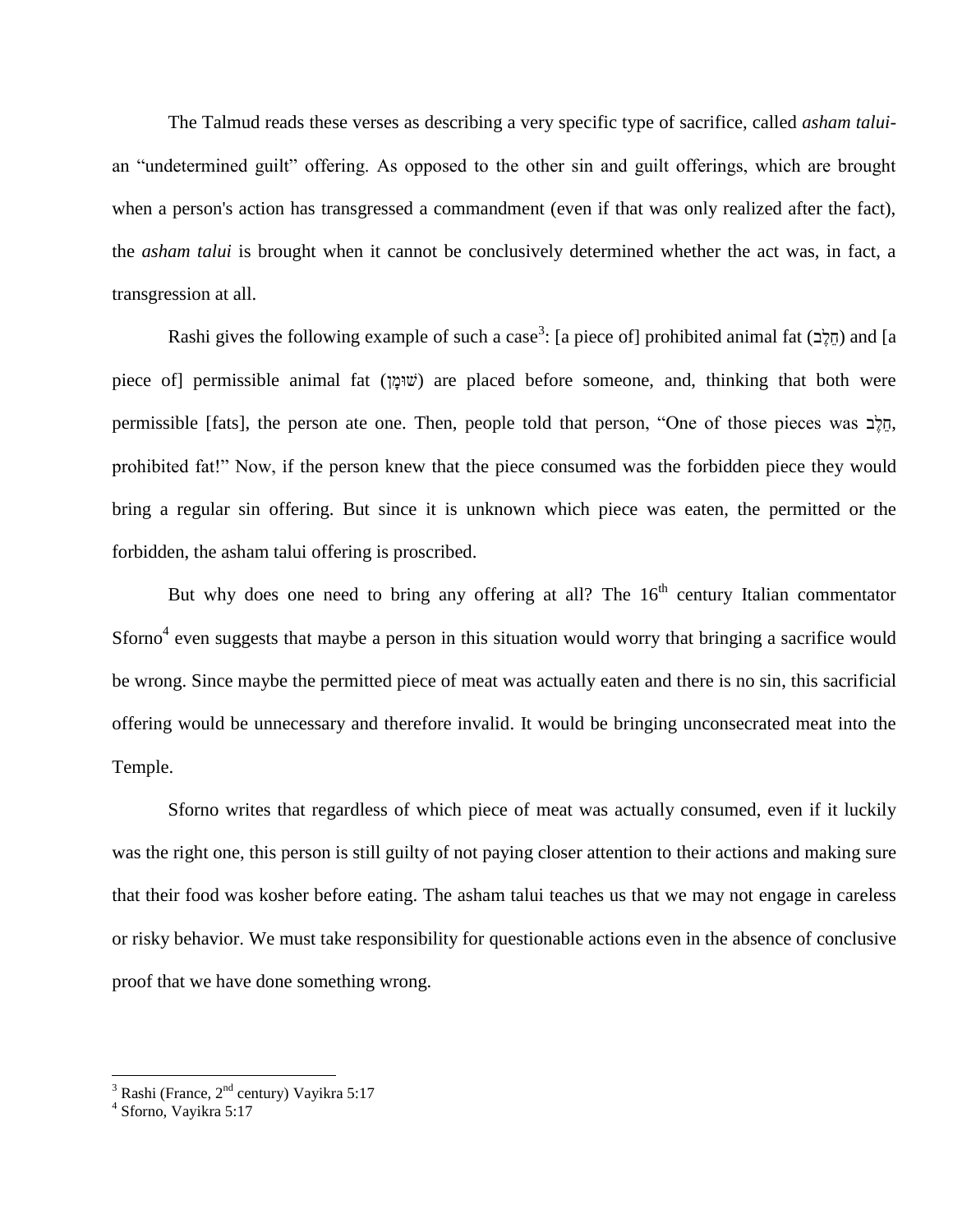The logic of the *asham talui* offering is relevant to environmental consciousness. There are many instances where the negative environmental impact of our actions is not immediately evident or scientifically verified. Does shutting the water while I brush my teeth matter? Will carpooling to work *really* affect air quality? These kinds of doubts often prevent well-meaning people from making changes that could positively affect the environment.

Perhaps the most significant example is humanity's impact on the global climate. The basic premise of this impact is that modern industrial society has increased greenhouse gas emissions worldwide, with 85% of emissions caused by burning fossil fuels for energy.<sup>6</sup> This increase is purported to affect the makeup of the earth's atmosphere, impacting climate.

For years, debate raged whether there was any real connection between human activity, greenhouse gas emissions and global warming. Today, most reliable scientific sources agree that the earth is getting warmer, and human activity contributes to that warming.<sup>8</sup> The uncertainty that remains generally concerns the degree of impact and the effectiveness of our potential response to drastic change-- that is, whether human adaptation (sea walls and dikes, population transfers from low-lying regions, hurricane and other disaster response and rebuilding) will be possible, or whether climate change will threaten the very fabric of human civilization.<sup>9</sup> According to the most recent report of the Intergovernmental Panel on Climate Change, (the most authoritative body on climate change science in the world, comprised of hundreds of scientists from tens of countries), "It is *very likely* that hot

 $\overline{6}$ <sup>6</sup> EPA, Executive Summary of the Inventory of U.S. Greenhouse Gas Emissions and Sinks: 1990-2005. http://www.epa.gov/climatechange/emissions/downloads06/07ES.pdf

<sup>8</sup> See the 2007 Fourth Assessment Report of the Intergovernmental Panel on Climate Change (IPCC), specifically the Working Group I Report "The Physical Science Basis" available online at

the<http://www.ipcc.ch/ipccreports/ar4-wg1.htm>

<sup>9</sup> See also the IPCC's *Working Group II Report "Impacts, Adaptation and Vulnerability,"* available online at http://www.ipcc.ch/ipccreports/ar4-wg2.htm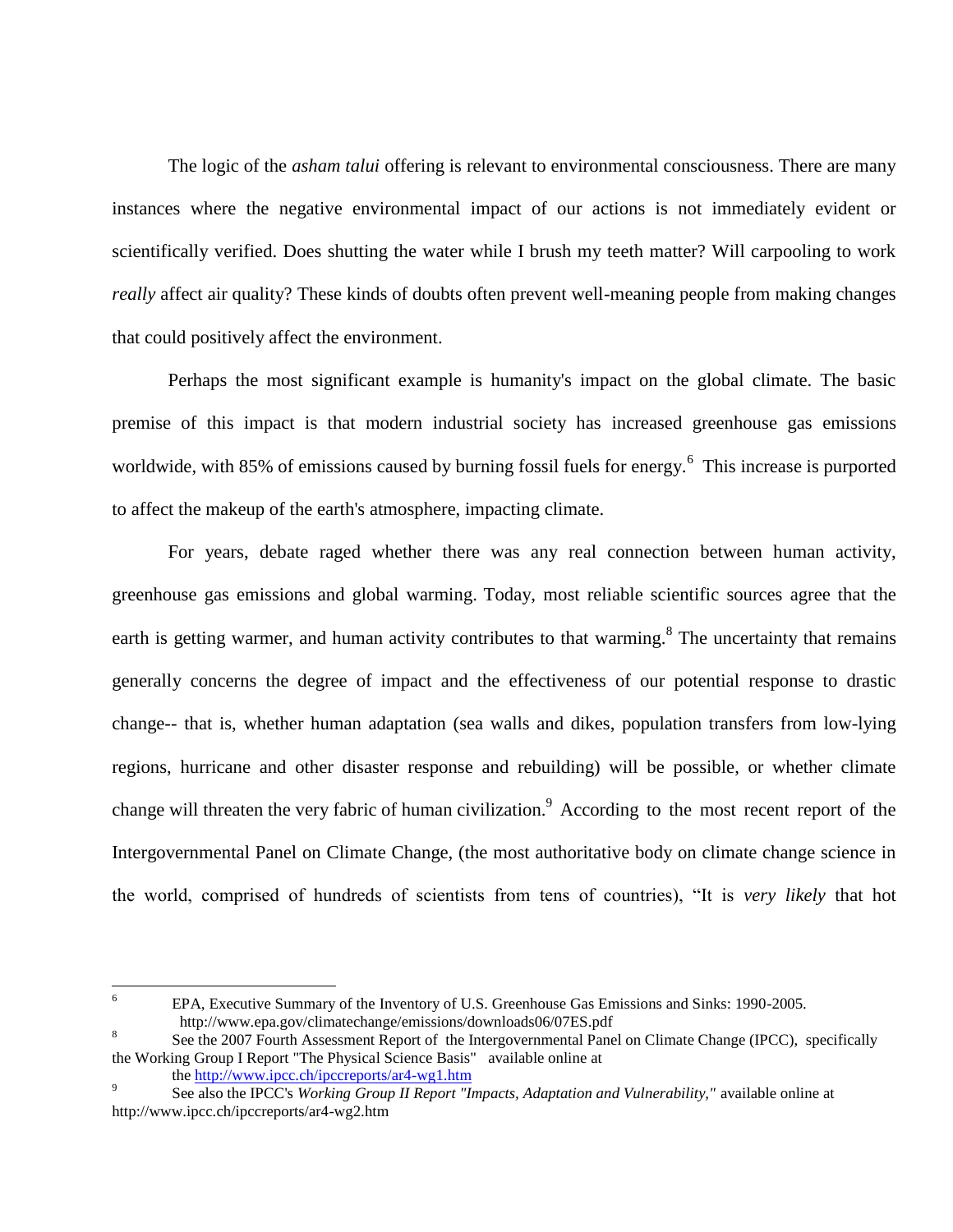extremes, heat waves, and heavy precipitation events will continue to become more frequent."<sup>10</sup> The US Environmental Protection Agency states that, by the end of this century, the average surface temperature of the earth is likely to increase within the range of 2.5 to 10.4°F. This means an increase in warming up to ten times that recorded in the 20th century, potentially the highest warming in the last 10,000 years.<sup>11</sup>

If the warming stays in the low end of this range, the consequences may not be severe. The middle range forecast will likely be quite negative for humanity. According to the upper range scenario, the consequences would be dire: warming would melt polar ice caps, causing massive flooding, wreaking havoc on agriculture, and fueling powerful, destructive storms.<sup>12</sup>

In spite of the wealth of evidence from various US and international government agencies, skepticism still exists. Some say that it would be rash to take costly measures to stop the release of greenhouse gases while there is still scientific uncertainty as to the extent of their affect. Even if the naysayers are right, and global warming is not a pressing problem, reducing our need for fossil fuels would still result in positive benefits-- air will be cleaner, the chance of oil spills and other disasters will be reduced, pristine lands will not be threatened by drilling plans, and energy politics will no longer be at the center of global affairs.

The very message of the *asham talui* offering is that atonement must be sought *even in the absence of certainty*. Since what is at stake could be the continuation of life as we know it, our use of fossil fuels has tremendous bearing on how we serve G-d and act as stewards of Creation<sup>13</sup>. Thus, as Sforno says, we should avoid behaviors that might bring us into guilt. Burning fossil fuels to support the

<sup>11</sup> Environmental Protection Agency website. <http://www.epa.gov/climatechange/science/futuretc.html>

<sup>10</sup> <sup>10</sup> IPCC. *Climate Change 2007: The Physical Science Basis. page 16. Also see chart on page 9.Online at*  [http://www.ipcc.ch/SPM2feb07.pdf,](http://www.ipcc.ch/SPM2feb07.pdf)

<sup>12</sup> Although we can not necessarily blame global warming for Hurricane Katrina, she is a perfect example of how devastating storms can be. For a list of other predicted effects of projected climate change, se[e](http://www.grida.no/climate/ipcc_tar/wg2/009.htm)  [http://www.grida.no/climate/ipcc\\_tar/wg2/009.htm](http://www.grida.no/climate/ipcc_tar/wg2/009.htm)

<sup>13</sup> Because of the burning of fossil fuels contributes to global climate change in an indirect way (for example, due to a time-lapse between emissions from cars and factories and the greenhouse-gases' entry into the atmosphere), a Jewish law would not see fit to punish a person in a formal legal sense for damages that climate change brings on. Yet actions that contribute to damages even indirectly are frowned upon by the Sages for those who seek to live in resonance with G-d's will.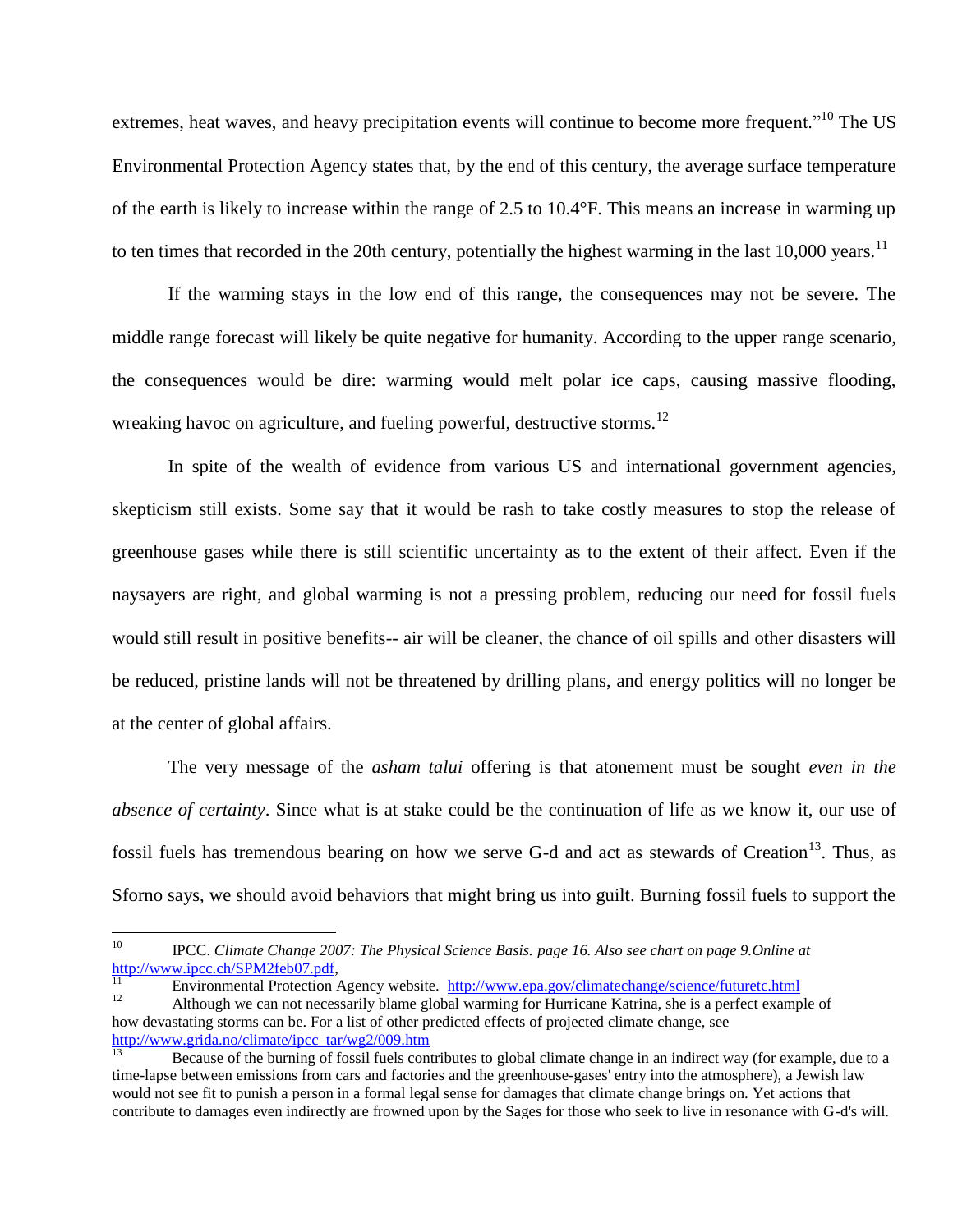global industrial economy has led us into just such a situation, and will continue to do so if we do not respond accordingly. The Torah thus underlies a contemporary moral and political guiding value, the precautionary principle. It implies "...a willingness to take action in advance of scientific proof [or] evidence of the need for the proposed action on the grounds that further delay will prove ultimately most costly to society and nature, and, in the longer term, selfish and unfair to future generations."<sup>14</sup>

 The Midrash to our verse teaches, "Rabbi Yose the Galilean says: Scripture punishes someone who did not know [whether he had sinned or not]; how much more so will Scripture punish someone who does indeed know!"<sup>15</sup> Thus our tradition emphasizes how a person's sin becomes more severe as awareness increases. Today, a global consensus of scientists has become more and more adamant about the urgent need for human action to curb global climate change. Even if we are not certain of the longterm impacts of global warming today, we must prepare for the future, or know that our guilt is before G-d.

## **Suggested Practical Lifestyle Tips:**

- Calculate your carbon footprint. This can be done online at websites like http://www.carbonfootprint.com/calculator.html
- Consider the frequency of your air travel. Flying contributes even more to climate change than driving because much more of the carbon emitted by the plane goes directly to the atmosphere.

[http://www.ncbi.nlm.nih.gov/sites/entrez?db=pubmed&cmd=Retrieve&dopt=AbstractPlus&list\\_uids=12605931&itool=icona](http://www.ncbi.nlm.nih.gov/sites/entrez?db=pubmed&cmd=Retrieve&dopt=AbstractPlus&list_uids=12605931&itool=iconabstr&itool=pubmed_DocSum&query_hl=5) [bstr&itool=pubmed\\_DocSum&query\\_hl=5,](http://www.ncbi.nlm.nih.gov/sites/entrez?db=pubmed&cmd=Retrieve&dopt=AbstractPlus&list_uids=12605931&itool=iconabstr&itool=pubmed_DocSum&query_hl=5) cited on Wikipedia.com

 $14$ <sup>14</sup> Precaution, uncertainty and causation in environmental decisions. Environ Int. 2003 Apr;29(1):1-19. Ricci PF, Rice D, Ziagos J, Cox LA Jr, available online at

Torat Kohamim, Chovah, 12:7, quoted in Rashi to Vayikra 5:17, translation by The Judaica Press. (Torat Kohanim is generally acknowledged to have been compiled by the tannaitic sage R. Hiyya around 200 CE)